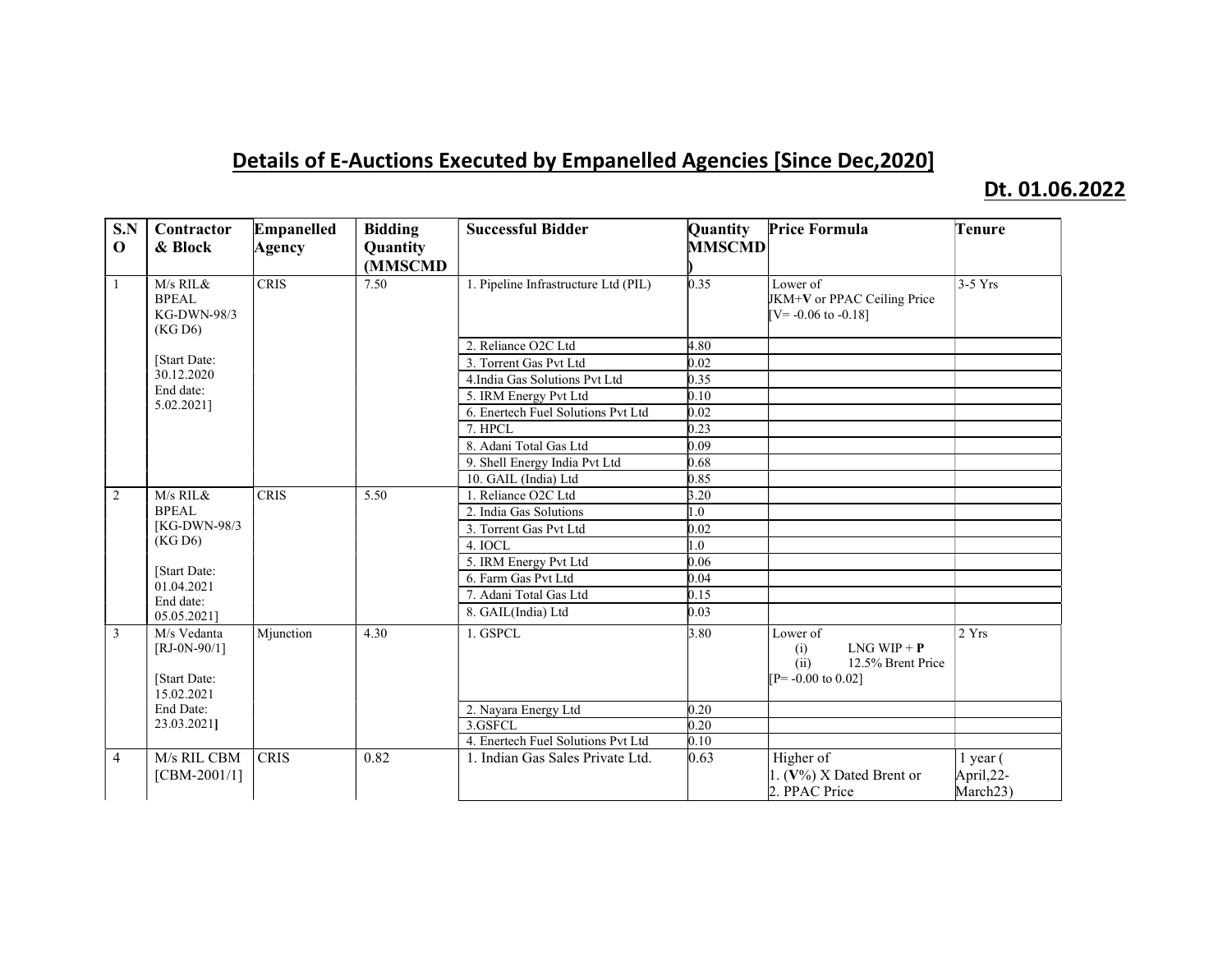|             | [Start date:<br>24.02.2021                                                                                        |             |      |                                                                                                           |              | $[V9.2 \text{ to } 9.3]$                                                               |                                 |
|-------------|-------------------------------------------------------------------------------------------------------------------|-------------|------|-----------------------------------------------------------------------------------------------------------|--------------|----------------------------------------------------------------------------------------|---------------------------------|
|             | End Date:                                                                                                         |             |      | 2. Reliance Gas Pipeline Ltd                                                                              | 0.02         |                                                                                        |                                 |
|             | 19.03.2021]                                                                                                       |             |      | 3. GAIL (India) Ltd                                                                                       | 0.17         |                                                                                        |                                 |
| 5           | M/s HOEC<br>[AAP-ON-<br>94/11<br>[Start Date:                                                                     | <b>MSTC</b> | 1.25 | 1. AGCL                                                                                                   | $0.20$ -Firm | PPAC Price + Base Premium<br>\$1/MMBTU +V (Bidding<br>component)<br>[ $V-0.01$ to 1.0] | 2 Yrs. with<br>immediate effect |
|             | 25.02.2021                                                                                                        |             |      |                                                                                                           |              |                                                                                        |                                 |
|             | End Date:                                                                                                         |             |      | 2. Numaligarh Refinery Ltd                                                                                | $0.10$ -Firm |                                                                                        |                                 |
|             | 25.06.2021]                                                                                                       |             |      | 3. IOCL Adani Gas Pvt Ltd                                                                                 | $0.30 -$     |                                                                                        |                                 |
|             |                                                                                                                   |             |      |                                                                                                           | Fallback     |                                                                                        |                                 |
|             |                                                                                                                   |             |      |                                                                                                           | (FB)         |                                                                                        |                                 |
|             |                                                                                                                   |             |      | 4. NEEPCO                                                                                                 | $0.28-FB$    |                                                                                        |                                 |
|             |                                                                                                                   |             |      | 5. NRL                                                                                                    | $0.20-FB$    |                                                                                        |                                 |
|             |                                                                                                                   |             |      | 6. Assam Power Gen'n Corp.                                                                                | $0.17-FB$    |                                                                                        |                                 |
| 6           | <b>ONGC</b><br>[KG-DWN-<br>98/2]<br>[Start Date:<br>12.4.2021<br>End Date:<br>13.5.2021]                          | Mjunction   | 2.0  | e-bidding process stopped due to<br>Delhi High Court stay order.<br>Thereafter CANCELLED on<br>20.5.2021. | Cancelled    |                                                                                        | 3 to 5 Years                    |
| $7^{\circ}$ | M/s Vedanta<br>(AA/ONDSF/<br><b>HAZARIGAO</b><br>N/2018<br>[Start Date:<br>09.09.2021<br>End Date:<br>30.09.2021] | Mjunction   | 0.10 | Assam Gas Company Ltd (AGCL)                                                                              | 0.10         | PPAC Price/APM + US\$ 1.0 + $8$ Yrs from<br>$\mathbf{q}$<br>$P - 0.06$                 | 01.03.2022                      |
| 8           | M/s Vedanta                                                                                                       | Mjunction   | 0.09 | GAIL (India) Ltd                                                                                          | 0.09         | Platts LNG WIM- $2.0 +$ "P"<br>$P=0.1$                                                 | 7 Yrs<br>wef 01.03.2022         |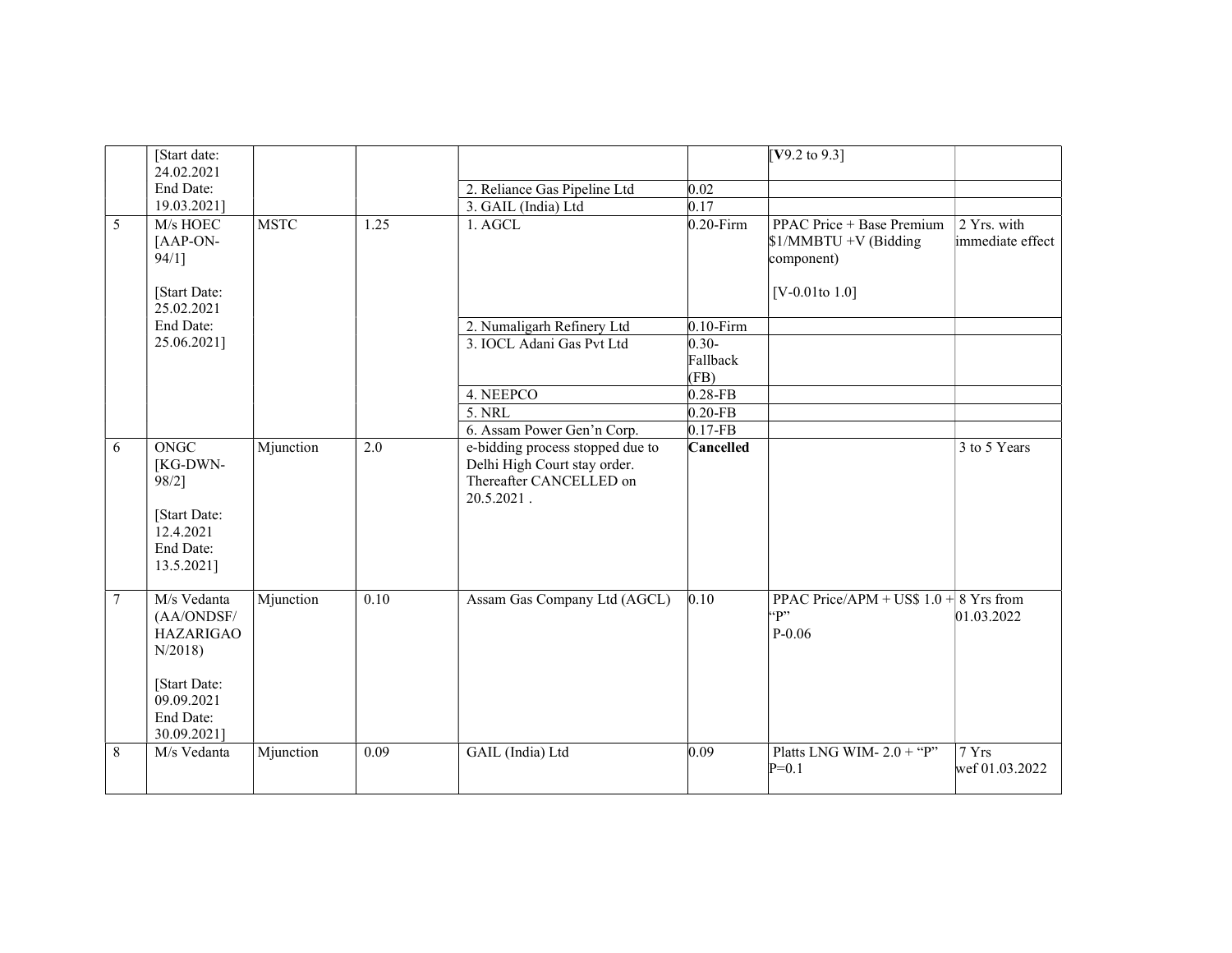|    | [CB-ONHP-<br>2017/2]<br>JAYA]<br>[Start Date:<br>12.11.2021<br>End Date:<br>24.12.2021]             |           |       |                                                                    |      | Ceiling Price $=$<br>1. $11.5\%$ of previous month<br>average brent Price (for<br>Platts LNG WIM up to<br>US \$20/MMBTU<br>13.5 % of previous month<br> 2.<br>average brent Price (for<br>Platts LNG WIM more<br>than US \$ 20/MMBTU |                                        |
|----|-----------------------------------------------------------------------------------------------------|-----------|-------|--------------------------------------------------------------------|------|--------------------------------------------------------------------------------------------------------------------------------------------------------------------------------------------------------------------------------------|----------------------------------------|
| 9  | Antelopus<br>[AA/ONDSF/<br>Duarmara/2016]<br>[Start Date:<br>24.09.2021<br>End Date:<br>09.11.2021] | CRIS      | 0.20  | Assam Gas Company Ltd (AGCL)                                       | 0.20 | PPAC/APM Price + US\$ $0.60 +$ " P"                                                                                                                                                                                                  | $\overline{10}$ years                  |
| 10 | ONGC<br>NK-CBM-2001/1]<br>[Start Date:<br>25.11.2021<br>End<br>Date:11.02.2022]                     | Mjunction | 0.020 | Cancelled due to non-availability of qualified Cancelled<br>bidder |      | Higher of $-$<br>Quoted slope (%) * Dated<br>$\bullet$<br><b>Brent Price or</b><br>Floor Price which shall be<br>the higher of USD<br>4.0/MMBTU (on GCV<br>basis)                                                                    | 3 to 5 years                           |
| 11 | M/s RIL CBM<br>$[CBM-2001/1]$<br>[Start Date:<br>5.02.2022<br>End Date:<br>7.03.3033]               | Mjunction | 0.65  | 1. Think Gas Ludhiana Pvt Ltd                                      | 0.02 | Higher of<br>1. $(13.2\%)$ * Dated Brent +V or<br>2. PPAC Price<br>$[V - 8.28]$ to 8.37]                                                                                                                                             | 1 year with<br>effect from<br>1.4.2022 |
|    |                                                                                                     |           |       | 2. Reliance Gas Pipeline Ltd                                       | 0.02 |                                                                                                                                                                                                                                      |                                        |
|    |                                                                                                     |           |       | 3. GAIL India Ltd                                                  | 0.28 |                                                                                                                                                                                                                                      |                                        |
|    |                                                                                                     |           |       | 4.GSPCL                                                            | 0.28 |                                                                                                                                                                                                                                      |                                        |
|    |                                                                                                     |           |       | 5. Shell Energy India Pvt Ltd                                      | 0.04 |                                                                                                                                                                                                                                      |                                        |
| 12 | ONGC<br>AA-ONN-2001-1<br>[Khubal, Tripura]<br>[Start Date:<br>8.12.2021                             | Mjunction | 0.10  | 1.AGCL Assam Gas Company Ltd                                       | 0.05 | Higher of the -<br>Reserve Gas Price + Quoted Premium effect from<br>(P)<br><sub>or</sub><br>Floor Price + Quoted Premium $(P)$                                                                                                      | 5 years with<br>1.04.2024              |